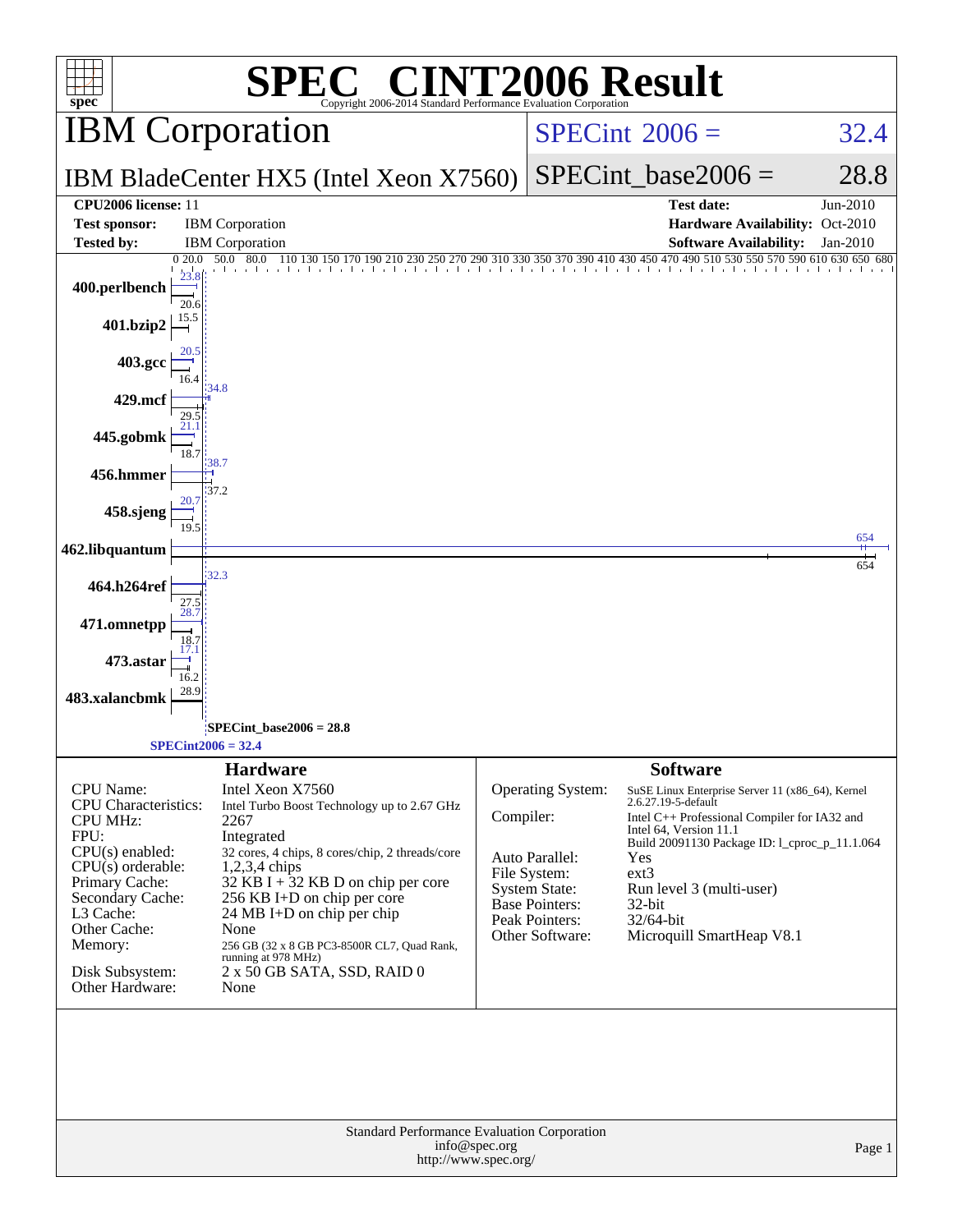

IBM Corporation

#### $SPECint2006 = 32.4$  $SPECint2006 = 32.4$

IBM BladeCenter HX5 (Intel Xeon X7560)

 $SPECTnt\_base2006 = 28.8$ 

#### **[CPU2006 license:](http://www.spec.org/auto/cpu2006/Docs/result-fields.html#CPU2006license)** 11 **[Test date:](http://www.spec.org/auto/cpu2006/Docs/result-fields.html#Testdate)** Jun-2010

**[Test sponsor:](http://www.spec.org/auto/cpu2006/Docs/result-fields.html#Testsponsor)** IBM Corporation **[Hardware Availability:](http://www.spec.org/auto/cpu2006/Docs/result-fields.html#HardwareAvailability)** Oct-2010 **[Tested by:](http://www.spec.org/auto/cpu2006/Docs/result-fields.html#Testedby)** IBM Corporation **[Software Availability:](http://www.spec.org/auto/cpu2006/Docs/result-fields.html#SoftwareAvailability)** Jan-2010

#### **[Results Table](http://www.spec.org/auto/cpu2006/Docs/result-fields.html#ResultsTable)**

|                    | <b>Base</b>                                                                                              |       |                |       |                |       | <b>Peak</b>    |              |                |              |                |              |  |
|--------------------|----------------------------------------------------------------------------------------------------------|-------|----------------|-------|----------------|-------|----------------|--------------|----------------|--------------|----------------|--------------|--|
| <b>Benchmark</b>   | <b>Seconds</b>                                                                                           | Ratio | <b>Seconds</b> | Ratio | <b>Seconds</b> | Ratio | <b>Seconds</b> | <b>Ratio</b> | <b>Seconds</b> | <b>Ratio</b> | <b>Seconds</b> | <b>Ratio</b> |  |
| 400.perlbench      | 482                                                                                                      | 20.3  | 475            | 20.6  | 474            | 20.6  | 411            | 23.8         | 410            | 23.8         | 409            | 23.9         |  |
| 401.bzip2          | 624                                                                                                      | 15.5  | 624            | 15.5  | 623            | 15.5  | 624            | 15.5         | 624            | 15.5         | 623            | 15.5         |  |
| $403.\mathrm{gcc}$ | 485                                                                                                      | 16.6  | 491            | 16.4  | 496            | 16.2  | 392            | 20.5         | 392            | 20.5         | 404            | 19.9         |  |
| $429$ mcf          | 379                                                                                                      | 24.1  | 309            | 29.5  | 309            | 29.5  | 264            | 34.6         | 262            | 34.8         | 255            | 35.8         |  |
| $445$ .gobmk       | 561                                                                                                      | 18.7  | 564            | 18.6  | 561            | 18.7  | <u>497</u>     | 21.1         | 497            | 21.1         | 496            | 21.1         |  |
| $456.$ hmmer       | 248                                                                                                      | 37.6  | 251            | 37.2  | 251            | 37.2  | 241            | 38.8         | 242            | 38.6         | 241            | 38.7         |  |
| $458$ .sjeng       | 621                                                                                                      | 19.5  | 624            | 19.4  | 616            | 19.7  | 583            | 20.7         | 584            | 20.7         | 584            | 20.7         |  |
| 462.libquantum     | 36.9                                                                                                     | 562   | 31.2           | 663   | 31.7           | 654   | 31.7           | 654          | 30.7           | 676          | 31.9           | 651          |  |
| 464.h264ref        | 804                                                                                                      | 27.5  | 803            | 27.6  | 805            | 27.5  | 684            | 32.4         | 685            | 32.3         | 684            | 32.3         |  |
| 471.omnetpp        | 334                                                                                                      | 18.7  | 332            | 18.8  | 339            | 18.5  | 218            | 28.7         | 217            | 28.8         | 220            | 28.4         |  |
| $473$ . astar      | 432                                                                                                      | 16.2  | 427            | 16.4  | 458            | 15.3  | 410            | 17.1         | 415            | 16.9         | 409            | 17.2         |  |
| 483.xalancbmk      | 239                                                                                                      | 28.9  | 238            | 29.0  | 239            | 28.9  | 239            | 28.9         | 238            | 29.0         | 239            | 28.9         |  |
|                    | Results appear in the order in which they were run. Bold underlined text indicates a median measurement. |       |                |       |                |       |                |              |                |              |                |              |  |

#### **[Platform Notes](http://www.spec.org/auto/cpu2006/Docs/result-fields.html#PlatformNotes)**

Turbo Boost set to Traditional

#### **[General Notes](http://www.spec.org/auto/cpu2006/Docs/result-fields.html#GeneralNotes)**

 'ulimit -s unlimited' was used to set the stack size to unlimited prior to run Binaries were compiled on SLES 10 with Binutils 2.18.50.0.7.20080502 OMP NUM THREADS set to number of cores KMP\_AFFINITY set to granularity=fine,scatter

#### **[Base Compiler Invocation](http://www.spec.org/auto/cpu2006/Docs/result-fields.html#BaseCompilerInvocation)**

[C benchmarks](http://www.spec.org/auto/cpu2006/Docs/result-fields.html#Cbenchmarks):  $\text{icc}$  -m64

[C++ benchmarks:](http://www.spec.org/auto/cpu2006/Docs/result-fields.html#CXXbenchmarks) [icpc -m64](http://www.spec.org/cpu2006/results/res2010q3/cpu2006-20100802-12782.flags.html#user_CXXbase_intel_icpc_64bit_fc66a5337ce925472a5c54ad6a0de310)

## **[Base Portability Flags](http://www.spec.org/auto/cpu2006/Docs/result-fields.html#BasePortabilityFlags)**

 400.perlbench: [-DSPEC\\_CPU\\_LP64](http://www.spec.org/cpu2006/results/res2010q3/cpu2006-20100802-12782.flags.html#b400.perlbench_basePORTABILITY_DSPEC_CPU_LP64) [-DSPEC\\_CPU\\_LINUX\\_X64](http://www.spec.org/cpu2006/results/res2010q3/cpu2006-20100802-12782.flags.html#b400.perlbench_baseCPORTABILITY_DSPEC_CPU_LINUX_X64) 401.bzip2: [-DSPEC\\_CPU\\_LP64](http://www.spec.org/cpu2006/results/res2010q3/cpu2006-20100802-12782.flags.html#suite_basePORTABILITY401_bzip2_DSPEC_CPU_LP64) 403.gcc: [-DSPEC\\_CPU\\_LP64](http://www.spec.org/cpu2006/results/res2010q3/cpu2006-20100802-12782.flags.html#suite_basePORTABILITY403_gcc_DSPEC_CPU_LP64)

Continued on next page

Standard Performance Evaluation Corporation [info@spec.org](mailto:info@spec.org) <http://www.spec.org/>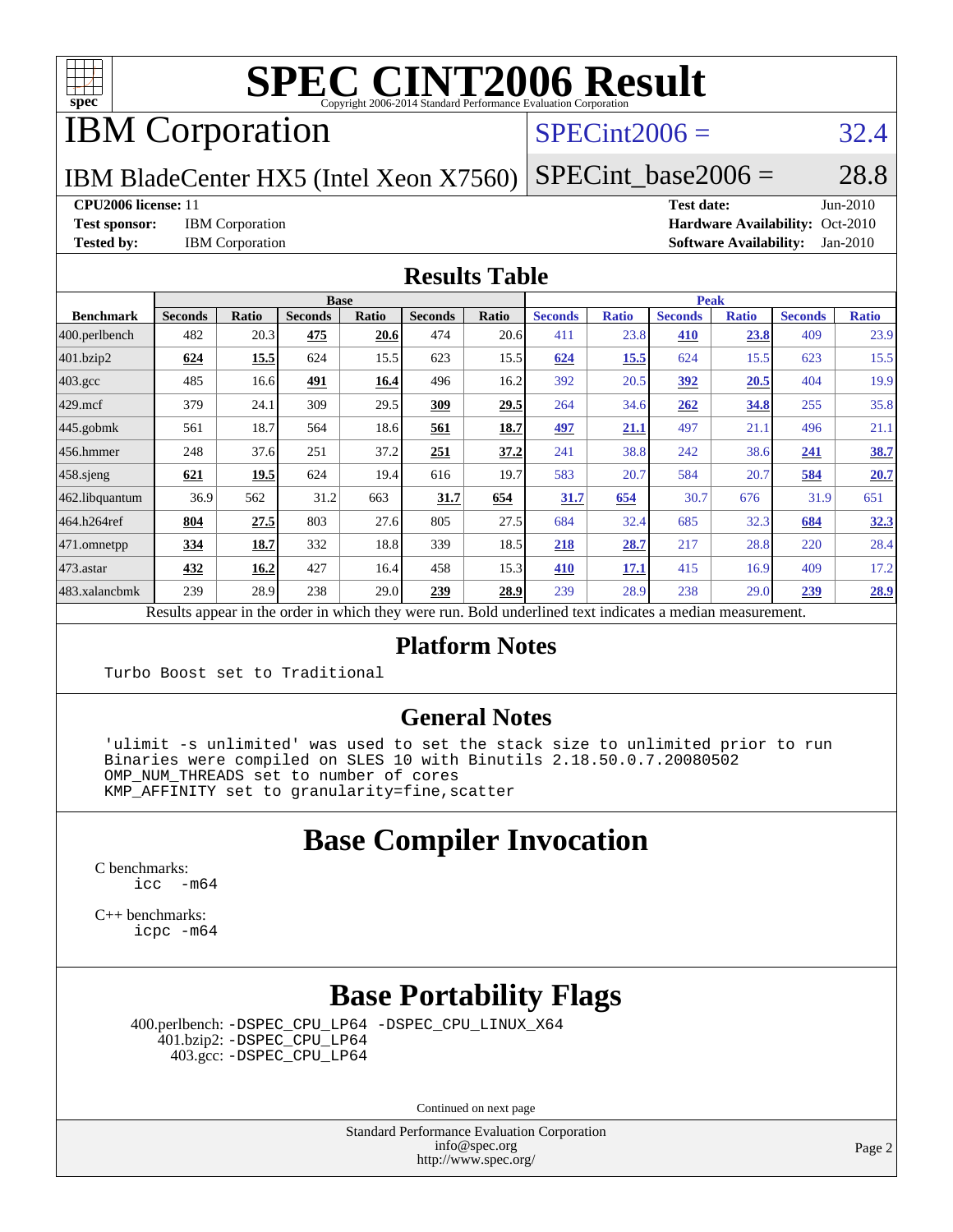

IBM Corporation

 $SPECint2006 = 32.4$  $SPECint2006 = 32.4$ 

IBM BladeCenter HX5 (Intel Xeon X7560) SPECint base2006 =  $28.8$ 

**[Test sponsor:](http://www.spec.org/auto/cpu2006/Docs/result-fields.html#Testsponsor)** IBM Corporation **[Hardware Availability:](http://www.spec.org/auto/cpu2006/Docs/result-fields.html#HardwareAvailability)** Oct-2010

**[CPU2006 license:](http://www.spec.org/auto/cpu2006/Docs/result-fields.html#CPU2006license)** 11 **[Test date:](http://www.spec.org/auto/cpu2006/Docs/result-fields.html#Testdate)** Jun-2010 **[Tested by:](http://www.spec.org/auto/cpu2006/Docs/result-fields.html#Testedby)** IBM Corporation **[Software Availability:](http://www.spec.org/auto/cpu2006/Docs/result-fields.html#SoftwareAvailability)** Jan-2010

## **[Base Portability Flags \(Continued\)](http://www.spec.org/auto/cpu2006/Docs/result-fields.html#BasePortabilityFlags)**

 429.mcf: [-DSPEC\\_CPU\\_LP64](http://www.spec.org/cpu2006/results/res2010q3/cpu2006-20100802-12782.flags.html#suite_basePORTABILITY429_mcf_DSPEC_CPU_LP64) 445.gobmk: [-DSPEC\\_CPU\\_LP64](http://www.spec.org/cpu2006/results/res2010q3/cpu2006-20100802-12782.flags.html#suite_basePORTABILITY445_gobmk_DSPEC_CPU_LP64) 456.hmmer: [-DSPEC\\_CPU\\_LP64](http://www.spec.org/cpu2006/results/res2010q3/cpu2006-20100802-12782.flags.html#suite_basePORTABILITY456_hmmer_DSPEC_CPU_LP64) 458.sjeng: [-DSPEC\\_CPU\\_LP64](http://www.spec.org/cpu2006/results/res2010q3/cpu2006-20100802-12782.flags.html#suite_basePORTABILITY458_sjeng_DSPEC_CPU_LP64) 462.libquantum: [-DSPEC\\_CPU\\_LP64](http://www.spec.org/cpu2006/results/res2010q3/cpu2006-20100802-12782.flags.html#suite_basePORTABILITY462_libquantum_DSPEC_CPU_LP64) [-DSPEC\\_CPU\\_LINUX](http://www.spec.org/cpu2006/results/res2010q3/cpu2006-20100802-12782.flags.html#b462.libquantum_baseCPORTABILITY_DSPEC_CPU_LINUX) 464.h264ref: [-DSPEC\\_CPU\\_LP64](http://www.spec.org/cpu2006/results/res2010q3/cpu2006-20100802-12782.flags.html#suite_basePORTABILITY464_h264ref_DSPEC_CPU_LP64) 471.omnetpp: [-DSPEC\\_CPU\\_LP64](http://www.spec.org/cpu2006/results/res2010q3/cpu2006-20100802-12782.flags.html#suite_basePORTABILITY471_omnetpp_DSPEC_CPU_LP64) 473.astar: [-DSPEC\\_CPU\\_LP64](http://www.spec.org/cpu2006/results/res2010q3/cpu2006-20100802-12782.flags.html#suite_basePORTABILITY473_astar_DSPEC_CPU_LP64) 483.xalancbmk: [-DSPEC\\_CPU\\_LP64](http://www.spec.org/cpu2006/results/res2010q3/cpu2006-20100802-12782.flags.html#suite_basePORTABILITY483_xalancbmk_DSPEC_CPU_LP64) [-DSPEC\\_CPU\\_LINUX](http://www.spec.org/cpu2006/results/res2010q3/cpu2006-20100802-12782.flags.html#b483.xalancbmk_baseCXXPORTABILITY_DSPEC_CPU_LINUX)

## **[Base Optimization Flags](http://www.spec.org/auto/cpu2006/Docs/result-fields.html#BaseOptimizationFlags)**

[C benchmarks](http://www.spec.org/auto/cpu2006/Docs/result-fields.html#Cbenchmarks):

[-xSSE4.2](http://www.spec.org/cpu2006/results/res2010q3/cpu2006-20100802-12782.flags.html#user_CCbase_f-xSSE42_f91528193cf0b216347adb8b939d4107) [-ipo](http://www.spec.org/cpu2006/results/res2010q3/cpu2006-20100802-12782.flags.html#user_CCbase_f-ipo) [-O3](http://www.spec.org/cpu2006/results/res2010q3/cpu2006-20100802-12782.flags.html#user_CCbase_f-O3) [-no-prec-div](http://www.spec.org/cpu2006/results/res2010q3/cpu2006-20100802-12782.flags.html#user_CCbase_f-no-prec-div) [-static](http://www.spec.org/cpu2006/results/res2010q3/cpu2006-20100802-12782.flags.html#user_CCbase_f-static) [-parallel](http://www.spec.org/cpu2006/results/res2010q3/cpu2006-20100802-12782.flags.html#user_CCbase_f-parallel) [-opt-prefetch](http://www.spec.org/cpu2006/results/res2010q3/cpu2006-20100802-12782.flags.html#user_CCbase_f-opt-prefetch)

[C++ benchmarks:](http://www.spec.org/auto/cpu2006/Docs/result-fields.html#CXXbenchmarks)

[-xSSE4.2](http://www.spec.org/cpu2006/results/res2010q3/cpu2006-20100802-12782.flags.html#user_CXXbase_f-xSSE42_f91528193cf0b216347adb8b939d4107) [-ipo](http://www.spec.org/cpu2006/results/res2010q3/cpu2006-20100802-12782.flags.html#user_CXXbase_f-ipo) [-O3](http://www.spec.org/cpu2006/results/res2010q3/cpu2006-20100802-12782.flags.html#user_CXXbase_f-O3) [-no-prec-div](http://www.spec.org/cpu2006/results/res2010q3/cpu2006-20100802-12782.flags.html#user_CXXbase_f-no-prec-div) [-opt-prefetch](http://www.spec.org/cpu2006/results/res2010q3/cpu2006-20100802-12782.flags.html#user_CXXbase_f-opt-prefetch) [-Wl,-z,muldefs](http://www.spec.org/cpu2006/results/res2010q3/cpu2006-20100802-12782.flags.html#user_CXXbase_link_force_multiple1_74079c344b956b9658436fd1b6dd3a8a) [-L/home/cmplr/usr3/alrahate/cpu2006.1.1.ic11.1/libic11.1-64bit -lsmartheap64](http://www.spec.org/cpu2006/results/res2010q3/cpu2006-20100802-12782.flags.html#user_CXXbase_SmartHeap64_e2306cda84805d1ab360117a79ff779c)

#### **[Base Other Flags](http://www.spec.org/auto/cpu2006/Docs/result-fields.html#BaseOtherFlags)**

[C benchmarks](http://www.spec.org/auto/cpu2006/Docs/result-fields.html#Cbenchmarks):

403.gcc: [-Dalloca=\\_alloca](http://www.spec.org/cpu2006/results/res2010q3/cpu2006-20100802-12782.flags.html#b403.gcc_baseEXTRA_CFLAGS_Dalloca_be3056838c12de2578596ca5467af7f3)

#### **[Peak Compiler Invocation](http://www.spec.org/auto/cpu2006/Docs/result-fields.html#PeakCompilerInvocation)**

[C benchmarks \(except as noted below\)](http://www.spec.org/auto/cpu2006/Docs/result-fields.html#Cbenchmarksexceptasnotedbelow): icc  $-m64$ 

400.perlbench: [icc -m32](http://www.spec.org/cpu2006/results/res2010q3/cpu2006-20100802-12782.flags.html#user_peakCCLD400_perlbench_intel_icc_32bit_a6a621f8d50482236b970c6ac5f55f93)

429.mcf: [icc -m32](http://www.spec.org/cpu2006/results/res2010q3/cpu2006-20100802-12782.flags.html#user_peakCCLD429_mcf_intel_icc_32bit_a6a621f8d50482236b970c6ac5f55f93)

445.gobmk: [icc -m32](http://www.spec.org/cpu2006/results/res2010q3/cpu2006-20100802-12782.flags.html#user_peakCCLD445_gobmk_intel_icc_32bit_a6a621f8d50482236b970c6ac5f55f93)

464.h264ref: [icc -m32](http://www.spec.org/cpu2006/results/res2010q3/cpu2006-20100802-12782.flags.html#user_peakCCLD464_h264ref_intel_icc_32bit_a6a621f8d50482236b970c6ac5f55f93)

[C++ benchmarks \(except as noted below\):](http://www.spec.org/auto/cpu2006/Docs/result-fields.html#CXXbenchmarksexceptasnotedbelow) [icpc -m64](http://www.spec.org/cpu2006/results/res2010q3/cpu2006-20100802-12782.flags.html#user_CXXpeak_intel_icpc_64bit_fc66a5337ce925472a5c54ad6a0de310)

471.omnetpp: [icpc -m32](http://www.spec.org/cpu2006/results/res2010q3/cpu2006-20100802-12782.flags.html#user_peakCXXLD471_omnetpp_intel_icpc_32bit_4e5a5ef1a53fd332b3c49e69c3330699)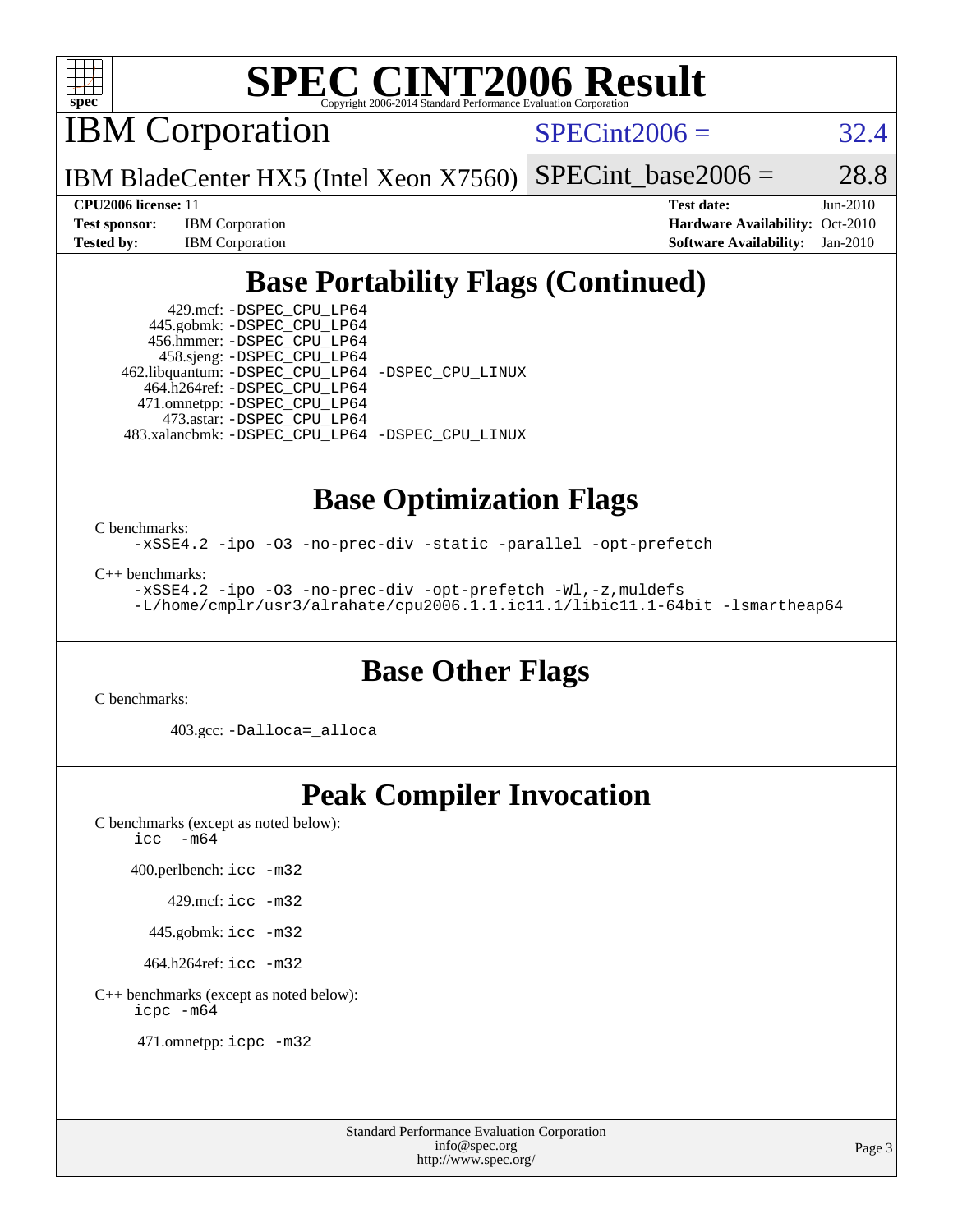

IBM Corporation

 $SPECint2006 = 32.4$  $SPECint2006 = 32.4$ 

IBM BladeCenter HX5 (Intel Xeon X7560) SPECint base2006 =  $28.8$ 

**[Test sponsor:](http://www.spec.org/auto/cpu2006/Docs/result-fields.html#Testsponsor)** IBM Corporation **[Hardware Availability:](http://www.spec.org/auto/cpu2006/Docs/result-fields.html#HardwareAvailability)** Oct-2010

**[CPU2006 license:](http://www.spec.org/auto/cpu2006/Docs/result-fields.html#CPU2006license)** 11 **[Test date:](http://www.spec.org/auto/cpu2006/Docs/result-fields.html#Testdate)** Jun-2010 **[Tested by:](http://www.spec.org/auto/cpu2006/Docs/result-fields.html#Testedby)** IBM Corporation **[Software Availability:](http://www.spec.org/auto/cpu2006/Docs/result-fields.html#SoftwareAvailability)** Jan-2010

#### **[Peak Portability Flags](http://www.spec.org/auto/cpu2006/Docs/result-fields.html#PeakPortabilityFlags)**

 400.perlbench: [-DSPEC\\_CPU\\_LINUX\\_IA32](http://www.spec.org/cpu2006/results/res2010q3/cpu2006-20100802-12782.flags.html#b400.perlbench_peakCPORTABILITY_DSPEC_CPU_LINUX_IA32)  $401.bzip2: -DSPEC\_CPU\_LP64$  403.gcc: [-DSPEC\\_CPU\\_LP64](http://www.spec.org/cpu2006/results/res2010q3/cpu2006-20100802-12782.flags.html#suite_peakPORTABILITY403_gcc_DSPEC_CPU_LP64) 456.hmmer: [-DSPEC\\_CPU\\_LP64](http://www.spec.org/cpu2006/results/res2010q3/cpu2006-20100802-12782.flags.html#suite_peakPORTABILITY456_hmmer_DSPEC_CPU_LP64) 458.sjeng: [-DSPEC\\_CPU\\_LP64](http://www.spec.org/cpu2006/results/res2010q3/cpu2006-20100802-12782.flags.html#suite_peakPORTABILITY458_sjeng_DSPEC_CPU_LP64) 462.libquantum: [-DSPEC\\_CPU\\_LP64](http://www.spec.org/cpu2006/results/res2010q3/cpu2006-20100802-12782.flags.html#suite_peakPORTABILITY462_libquantum_DSPEC_CPU_LP64) [-DSPEC\\_CPU\\_LINUX](http://www.spec.org/cpu2006/results/res2010q3/cpu2006-20100802-12782.flags.html#b462.libquantum_peakCPORTABILITY_DSPEC_CPU_LINUX) 473.astar: [-DSPEC\\_CPU\\_LP64](http://www.spec.org/cpu2006/results/res2010q3/cpu2006-20100802-12782.flags.html#suite_peakPORTABILITY473_astar_DSPEC_CPU_LP64) 483.xalancbmk: [-DSPEC\\_CPU\\_LP64](http://www.spec.org/cpu2006/results/res2010q3/cpu2006-20100802-12782.flags.html#suite_peakPORTABILITY483_xalancbmk_DSPEC_CPU_LP64) [-DSPEC\\_CPU\\_LINUX](http://www.spec.org/cpu2006/results/res2010q3/cpu2006-20100802-12782.flags.html#b483.xalancbmk_peakCXXPORTABILITY_DSPEC_CPU_LINUX)

## **[Peak Optimization Flags](http://www.spec.org/auto/cpu2006/Docs/result-fields.html#PeakOptimizationFlags)**

[C benchmarks](http://www.spec.org/auto/cpu2006/Docs/result-fields.html#Cbenchmarks):

 400.perlbench: [-xSSE4.2](http://www.spec.org/cpu2006/results/res2010q3/cpu2006-20100802-12782.flags.html#user_peakPASS2_CFLAGSPASS2_LDCFLAGS400_perlbench_f-xSSE42_f91528193cf0b216347adb8b939d4107)(pass 2) [-prof-gen](http://www.spec.org/cpu2006/results/res2010q3/cpu2006-20100802-12782.flags.html#user_peakPASS1_CFLAGSPASS1_LDCFLAGS400_perlbench_prof_gen_e43856698f6ca7b7e442dfd80e94a8fc)(pass 1) [-ipo](http://www.spec.org/cpu2006/results/res2010q3/cpu2006-20100802-12782.flags.html#user_peakPASS2_CFLAGSPASS2_LDCFLAGS400_perlbench_f-ipo)(pass 2) [-O3](http://www.spec.org/cpu2006/results/res2010q3/cpu2006-20100802-12782.flags.html#user_peakPASS2_CFLAGSPASS2_LDCFLAGS400_perlbench_f-O3)(pass 2) [-no-prec-div](http://www.spec.org/cpu2006/results/res2010q3/cpu2006-20100802-12782.flags.html#user_peakPASS2_CFLAGSPASS2_LDCFLAGS400_perlbench_f-no-prec-div)(pass 2) [-static](http://www.spec.org/cpu2006/results/res2010q3/cpu2006-20100802-12782.flags.html#user_peakPASS2_CFLAGSPASS2_LDCFLAGS400_perlbench_f-static)(pass 2) [-prof-use](http://www.spec.org/cpu2006/results/res2010q3/cpu2006-20100802-12782.flags.html#user_peakPASS2_CFLAGSPASS2_LDCFLAGS400_perlbench_prof_use_bccf7792157ff70d64e32fe3e1250b55)(pass 2) [-ansi-alias](http://www.spec.org/cpu2006/results/res2010q3/cpu2006-20100802-12782.flags.html#user_peakCOPTIMIZE400_perlbench_f-ansi-alias) [-opt-prefetch](http://www.spec.org/cpu2006/results/res2010q3/cpu2006-20100802-12782.flags.html#user_peakCOPTIMIZE400_perlbench_f-opt-prefetch)  $401.bzip2: basepeak = yes$  403.gcc: [-xSSE4.2](http://www.spec.org/cpu2006/results/res2010q3/cpu2006-20100802-12782.flags.html#user_peakCOPTIMIZE403_gcc_f-xSSE42_f91528193cf0b216347adb8b939d4107) [-ipo](http://www.spec.org/cpu2006/results/res2010q3/cpu2006-20100802-12782.flags.html#user_peakCOPTIMIZE403_gcc_f-ipo) [-O3](http://www.spec.org/cpu2006/results/res2010q3/cpu2006-20100802-12782.flags.html#user_peakCOPTIMIZE403_gcc_f-O3) [-no-prec-div](http://www.spec.org/cpu2006/results/res2010q3/cpu2006-20100802-12782.flags.html#user_peakCOPTIMIZE403_gcc_f-no-prec-div) [-static](http://www.spec.org/cpu2006/results/res2010q3/cpu2006-20100802-12782.flags.html#user_peakCOPTIMIZE403_gcc_f-static) [-inline-calloc](http://www.spec.org/cpu2006/results/res2010q3/cpu2006-20100802-12782.flags.html#user_peakCOPTIMIZE403_gcc_f-inline-calloc) [-opt-malloc-options=3](http://www.spec.org/cpu2006/results/res2010q3/cpu2006-20100802-12782.flags.html#user_peakCOPTIMIZE403_gcc_f-opt-malloc-options_13ab9b803cf986b4ee62f0a5998c2238) [-auto-ilp32](http://www.spec.org/cpu2006/results/res2010q3/cpu2006-20100802-12782.flags.html#user_peakCOPTIMIZE403_gcc_f-auto-ilp32) 429.mcf: [-xSSE4.2](http://www.spec.org/cpu2006/results/res2010q3/cpu2006-20100802-12782.flags.html#user_peakCOPTIMIZE429_mcf_f-xSSE42_f91528193cf0b216347adb8b939d4107) [-ipo](http://www.spec.org/cpu2006/results/res2010q3/cpu2006-20100802-12782.flags.html#user_peakCOPTIMIZE429_mcf_f-ipo) [-O3](http://www.spec.org/cpu2006/results/res2010q3/cpu2006-20100802-12782.flags.html#user_peakCOPTIMIZE429_mcf_f-O3) [-no-prec-div](http://www.spec.org/cpu2006/results/res2010q3/cpu2006-20100802-12782.flags.html#user_peakCOPTIMIZE429_mcf_f-no-prec-div) [-static](http://www.spec.org/cpu2006/results/res2010q3/cpu2006-20100802-12782.flags.html#user_peakCOPTIMIZE429_mcf_f-static) [-opt-prefetch](http://www.spec.org/cpu2006/results/res2010q3/cpu2006-20100802-12782.flags.html#user_peakCOPTIMIZE429_mcf_f-opt-prefetch)

 445.gobmk: [-xSSE4.2](http://www.spec.org/cpu2006/results/res2010q3/cpu2006-20100802-12782.flags.html#user_peakPASS2_CFLAGSPASS2_LDCFLAGS445_gobmk_f-xSSE42_f91528193cf0b216347adb8b939d4107)(pass 2) [-prof-gen](http://www.spec.org/cpu2006/results/res2010q3/cpu2006-20100802-12782.flags.html#user_peakPASS1_CFLAGSPASS1_LDCFLAGS445_gobmk_prof_gen_e43856698f6ca7b7e442dfd80e94a8fc)(pass 1) [-prof-use](http://www.spec.org/cpu2006/results/res2010q3/cpu2006-20100802-12782.flags.html#user_peakPASS2_CFLAGSPASS2_LDCFLAGS445_gobmk_prof_use_bccf7792157ff70d64e32fe3e1250b55)(pass 2) [-O2](http://www.spec.org/cpu2006/results/res2010q3/cpu2006-20100802-12782.flags.html#user_peakCOPTIMIZE445_gobmk_f-O2) [-ipo](http://www.spec.org/cpu2006/results/res2010q3/cpu2006-20100802-12782.flags.html#user_peakCOPTIMIZE445_gobmk_f-ipo) [-no-prec-div](http://www.spec.org/cpu2006/results/res2010q3/cpu2006-20100802-12782.flags.html#user_peakCOPTIMIZE445_gobmk_f-no-prec-div) [-ansi-alias](http://www.spec.org/cpu2006/results/res2010q3/cpu2006-20100802-12782.flags.html#user_peakCOPTIMIZE445_gobmk_f-ansi-alias)

 456.hmmer: [-xSSE4.2](http://www.spec.org/cpu2006/results/res2010q3/cpu2006-20100802-12782.flags.html#user_peakCOPTIMIZE456_hmmer_f-xSSE42_f91528193cf0b216347adb8b939d4107) [-ipo](http://www.spec.org/cpu2006/results/res2010q3/cpu2006-20100802-12782.flags.html#user_peakCOPTIMIZE456_hmmer_f-ipo) [-O3](http://www.spec.org/cpu2006/results/res2010q3/cpu2006-20100802-12782.flags.html#user_peakCOPTIMIZE456_hmmer_f-O3) [-no-prec-div](http://www.spec.org/cpu2006/results/res2010q3/cpu2006-20100802-12782.flags.html#user_peakCOPTIMIZE456_hmmer_f-no-prec-div) [-static](http://www.spec.org/cpu2006/results/res2010q3/cpu2006-20100802-12782.flags.html#user_peakCOPTIMIZE456_hmmer_f-static) [-unroll2](http://www.spec.org/cpu2006/results/res2010q3/cpu2006-20100802-12782.flags.html#user_peakCOPTIMIZE456_hmmer_f-unroll_784dae83bebfb236979b41d2422d7ec2) [-ansi-alias](http://www.spec.org/cpu2006/results/res2010q3/cpu2006-20100802-12782.flags.html#user_peakCOPTIMIZE456_hmmer_f-ansi-alias) [-auto-ilp32](http://www.spec.org/cpu2006/results/res2010q3/cpu2006-20100802-12782.flags.html#user_peakCOPTIMIZE456_hmmer_f-auto-ilp32)

 $458 \text{.}$  sjeng:  $-xSSE4$ .  $2(\text{pass 2})$  -prof-qen(pass 1) [-ipo](http://www.spec.org/cpu2006/results/res2010q3/cpu2006-20100802-12782.flags.html#user_peakPASS2_CFLAGSPASS2_LDCFLAGS458_sjeng_f-ipo)(pass 2) [-O3](http://www.spec.org/cpu2006/results/res2010q3/cpu2006-20100802-12782.flags.html#user_peakPASS2_CFLAGSPASS2_LDCFLAGS458_sjeng_f-O3)(pass 2) [-no-prec-div](http://www.spec.org/cpu2006/results/res2010q3/cpu2006-20100802-12782.flags.html#user_peakPASS2_CFLAGSPASS2_LDCFLAGS458_sjeng_f-no-prec-div)(pass 2) [-static](http://www.spec.org/cpu2006/results/res2010q3/cpu2006-20100802-12782.flags.html#user_peakPASS2_CFLAGSPASS2_LDCFLAGS458_sjeng_f-static)(pass 2) [-prof-use](http://www.spec.org/cpu2006/results/res2010q3/cpu2006-20100802-12782.flags.html#user_peakPASS2_CFLAGSPASS2_LDCFLAGS458_sjeng_prof_use_bccf7792157ff70d64e32fe3e1250b55)(pass 2) [-unroll4](http://www.spec.org/cpu2006/results/res2010q3/cpu2006-20100802-12782.flags.html#user_peakCOPTIMIZE458_sjeng_f-unroll_4e5e4ed65b7fd20bdcd365bec371b81f)

 462.libquantum: [-xSSE4.2](http://www.spec.org/cpu2006/results/res2010q3/cpu2006-20100802-12782.flags.html#user_peakCOPTIMIZE462_libquantum_f-xSSE42_f91528193cf0b216347adb8b939d4107) [-ipo](http://www.spec.org/cpu2006/results/res2010q3/cpu2006-20100802-12782.flags.html#user_peakCOPTIMIZE462_libquantum_f-ipo) [-O3](http://www.spec.org/cpu2006/results/res2010q3/cpu2006-20100802-12782.flags.html#user_peakCOPTIMIZE462_libquantum_f-O3) [-no-prec-div](http://www.spec.org/cpu2006/results/res2010q3/cpu2006-20100802-12782.flags.html#user_peakCOPTIMIZE462_libquantum_f-no-prec-div) [-static](http://www.spec.org/cpu2006/results/res2010q3/cpu2006-20100802-12782.flags.html#user_peakCOPTIMIZE462_libquantum_f-static) [-parallel](http://www.spec.org/cpu2006/results/res2010q3/cpu2006-20100802-12782.flags.html#user_peakCOPTIMIZE462_libquantum_f-parallel) [-opt-prefetch](http://www.spec.org/cpu2006/results/res2010q3/cpu2006-20100802-12782.flags.html#user_peakCOPTIMIZE462_libquantum_f-opt-prefetch) [-par-schedule-static=32768](http://www.spec.org/cpu2006/results/res2010q3/cpu2006-20100802-12782.flags.html#user_peakCOPTIMIZE462_libquantum_f-par-schedule_9386bcd99ba64e99ee01d1aafefddd14) [-ansi-alias](http://www.spec.org/cpu2006/results/res2010q3/cpu2006-20100802-12782.flags.html#user_peakCOPTIMIZE462_libquantum_f-ansi-alias)

 464.h264ref: [-xSSE4.2](http://www.spec.org/cpu2006/results/res2010q3/cpu2006-20100802-12782.flags.html#user_peakPASS2_CFLAGSPASS2_LDCFLAGS464_h264ref_f-xSSE42_f91528193cf0b216347adb8b939d4107)(pass 2) [-prof-gen](http://www.spec.org/cpu2006/results/res2010q3/cpu2006-20100802-12782.flags.html#user_peakPASS1_CFLAGSPASS1_LDCFLAGS464_h264ref_prof_gen_e43856698f6ca7b7e442dfd80e94a8fc)(pass 1) [-ipo](http://www.spec.org/cpu2006/results/res2010q3/cpu2006-20100802-12782.flags.html#user_peakPASS2_CFLAGSPASS2_LDCFLAGS464_h264ref_f-ipo)(pass 2) [-O3](http://www.spec.org/cpu2006/results/res2010q3/cpu2006-20100802-12782.flags.html#user_peakPASS2_CFLAGSPASS2_LDCFLAGS464_h264ref_f-O3)(pass 2) [-no-prec-div](http://www.spec.org/cpu2006/results/res2010q3/cpu2006-20100802-12782.flags.html#user_peakPASS2_CFLAGSPASS2_LDCFLAGS464_h264ref_f-no-prec-div)(pass 2) [-static](http://www.spec.org/cpu2006/results/res2010q3/cpu2006-20100802-12782.flags.html#user_peakPASS2_CFLAGSPASS2_LDCFLAGS464_h264ref_f-static)(pass 2) [-prof-use](http://www.spec.org/cpu2006/results/res2010q3/cpu2006-20100802-12782.flags.html#user_peakPASS2_CFLAGSPASS2_LDCFLAGS464_h264ref_prof_use_bccf7792157ff70d64e32fe3e1250b55)(pass 2) [-unroll2](http://www.spec.org/cpu2006/results/res2010q3/cpu2006-20100802-12782.flags.html#user_peakCOPTIMIZE464_h264ref_f-unroll_784dae83bebfb236979b41d2422d7ec2) [-ansi-alias](http://www.spec.org/cpu2006/results/res2010q3/cpu2006-20100802-12782.flags.html#user_peakCOPTIMIZE464_h264ref_f-ansi-alias)

[C++ benchmarks:](http://www.spec.org/auto/cpu2006/Docs/result-fields.html#CXXbenchmarks)

 471.omnetpp: [-xSSE4.2](http://www.spec.org/cpu2006/results/res2010q3/cpu2006-20100802-12782.flags.html#user_peakPASS2_CXXFLAGSPASS2_LDCXXFLAGS471_omnetpp_f-xSSE42_f91528193cf0b216347adb8b939d4107)(pass 2) [-prof-gen](http://www.spec.org/cpu2006/results/res2010q3/cpu2006-20100802-12782.flags.html#user_peakPASS1_CXXFLAGSPASS1_LDCXXFLAGS471_omnetpp_prof_gen_e43856698f6ca7b7e442dfd80e94a8fc)(pass 1) [-ipo](http://www.spec.org/cpu2006/results/res2010q3/cpu2006-20100802-12782.flags.html#user_peakPASS2_CXXFLAGSPASS2_LDCXXFLAGS471_omnetpp_f-ipo)(pass 2) [-O3](http://www.spec.org/cpu2006/results/res2010q3/cpu2006-20100802-12782.flags.html#user_peakPASS2_CXXFLAGSPASS2_LDCXXFLAGS471_omnetpp_f-O3)(pass 2) [-no-prec-div](http://www.spec.org/cpu2006/results/res2010q3/cpu2006-20100802-12782.flags.html#user_peakPASS2_CXXFLAGSPASS2_LDCXXFLAGS471_omnetpp_f-no-prec-div)(pass 2) [-prof-use](http://www.spec.org/cpu2006/results/res2010q3/cpu2006-20100802-12782.flags.html#user_peakPASS2_CXXFLAGSPASS2_LDCXXFLAGS471_omnetpp_prof_use_bccf7792157ff70d64e32fe3e1250b55)(pass 2) [-ansi-alias](http://www.spec.org/cpu2006/results/res2010q3/cpu2006-20100802-12782.flags.html#user_peakCXXOPTIMIZE471_omnetpp_f-ansi-alias) [-opt-ra-region-strategy=block](http://www.spec.org/cpu2006/results/res2010q3/cpu2006-20100802-12782.flags.html#user_peakCXXOPTIMIZE471_omnetpp_f-opt-ra-region-strategy-block_a0a37c372d03933b2a18d4af463c1f69) [-Wl,-z,muldefs](http://www.spec.org/cpu2006/results/res2010q3/cpu2006-20100802-12782.flags.html#user_peakEXTRA_LDFLAGS471_omnetpp_link_force_multiple1_74079c344b956b9658436fd1b6dd3a8a) [-L/home/cmplr/usr3/alrahate/cpu2006.1.1.ic11.1/libic11.1-32bit -lsmartheap](http://www.spec.org/cpu2006/results/res2010q3/cpu2006-20100802-12782.flags.html#user_peakEXTRA_LIBS471_omnetpp_SmartHeap_d86dffe4a79b79ef8890d5cce17030c3)

Continued on next page

Standard Performance Evaluation Corporation [info@spec.org](mailto:info@spec.org) <http://www.spec.org/>

Page 4